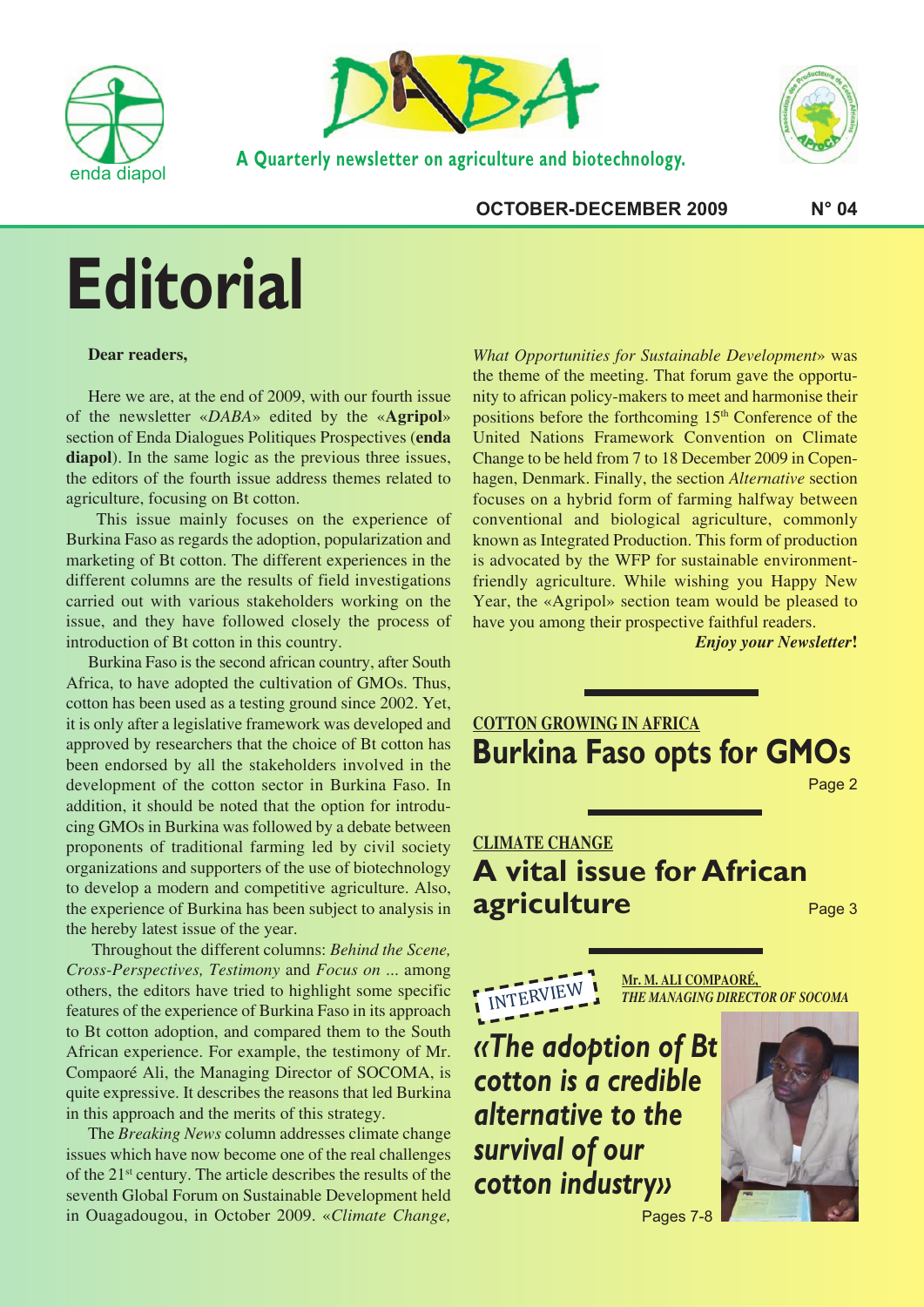# BEHIND THE SCENES

#### **COTTON GROWING IN AFRICA**

# **Burkina Faso opts for GMOS**<br>Africa has been on the fringes of the agricultural revolution experienced by Europe

*and Asia during the last century. That Agricultural Revolution largely rested on the development of new means of production, but also and especially, on the biotechnological revolution which provided for highly yielding varieties of plants and animal breeds (WFO, 2000). Similarly, Green Revolution has reached levels of production and productivity sufficient enough for some countries to significantly reduce their undernutrition (China, India) or even to become net exporters of agricultural products (Thailand, Vietnam, Indonesia). It is in the momentum Burkina Faso has tried to register by welcoming GMOs, including GMC.*

ow to face the challenge of<br>global competitiveness and<br>profitability of cotton industry?<br>In response to this concern Burkina Faso global competitiveness and profitability of cotton industry? In response to this concern, Burkina Faso has been engaged in the production of genetically modified cotton (GMC). After several years of experimentation, the country has finally launched its first marketing of GMC. What a long way gone! Let us go back to the events that led it to switch from conventional cotton growing to GMC.

Representing over half of export revenues in Burkina Faso, cotton production suffered crisis in the mid 90s. It is precisely in 1996 that all started. That very year indeed, the country was facing a major parasite pressure. That terrible massive infestation compelled Burkinabe cotton farmers to make about 20 parasitic treatments during the same agricultural campaign. Thus, the commonly insecticides used were questioned, because of their ineffectiveness and their high level of toxicity. In fact, Burkina Faso was facing an unprecedented parasite resistance. The direct consequence of this phenomenon could be observed throughout the fall in production, which indirectly resulted into drastic reduction in export revenues of the country.

That situation led to a decline in the revenues of three million people whose livelihood is derived from cotton growing. The social upheaval that resulted from it in cotton growing areas provoked discontents among producers. The problem took a national dimension. The Government had then to remedy it immediately, for fear of being exposed to a deep socioeconomic crisis. The country therefore started to seek for solutions.

When it was known that there was a cotton plant that could resist pests (coprophagous caterpillars) notably *Helicoverpa Armigera*, Burkina Faso immediately showed a keen interest in such farming. For that purpose, the government took all the institutional measures to ensure a successful introduction of GM cotton. The issue was raised and debated in the National Assembly, and a law was passed in 1999. The adoption of this law led to the creation of an agency entitled to monitor and supervise the cultivation of Bt cotton in Burkina. It is the National Biosafety Agency (ANB) which was entrusted with the mission of establishing a watchdog, monitoring and supervision device for the introduction of GMC in Burkina Faso.

With such an institutional arrangement, research could be carried out. The first results were released in 2003. All the stakeholders in the country (policymakers, cotton producers, cotton companies, civil society actors, etc.) had been invited to share the results of those experiments. Some concerns were raised, and the research gradually readjusted according to the inputs and concerns of those mentioned above.

That was the case for Monsanto genetically modified cotton plants. Since they do not grow, it was not suitable for hand harvesting practised by the cotton growers of Burkina Faso. Thus, the *Bacillus thuringiensis Cry1(ab), Cry1(ac)* genes have been introduced in three local varieties of the country. The experiment was successful with only two varieties: *Stam 59* and *Fk*. This exercise helped settle the debate over the ownership of GMC used in Burkina Faso. The seed belongs to Burkina Faso and the technology belongs to Monsanto. So, it is through a joint ownership that the State of Burkina Faso and Monsanto manage the GMC. The acquisition of Bt cotton seeds ownership, which put some states in a cold sweat, was resolved in that way in Burkina Faso.

#### **The initial promising results are observable**

Burkinabe researchers confirmed that the number of treatments for Bt cotton has actually been reduced (from 6 to 4 times). For this year 2009/2010 campaign, producers who planted Bt cotton

in Burkina Faso did not need to administer the last two recommended treatments. This reality is a pleasant surprise then. However, one should be cautious when saying that, because this country is experiencing initial marketing campaign. As for the output, results from experiments display an average increase of 30% , that is to say, 1, 400 kg/ha as compared with 1,100kg/ha for conventional cotton.

As a whole, the results of GMC of the previous campaign did arouse cotton growers' keen interest in Bt cotton so that during that very campaign, there was a great shortage of Bollgard II seeds. This lack of seed led some farmers to shift away from conventional cotton growing considered to be painful. Faced with this situation, it is possible that for its initial marketing of GMC, the national production of Burkina Faso experienced decrease.

If such a contingency were to occur, the blame of the poor performance would not be on Bt cotton, but on the fact that some producers refused to cultivate conventional cotton because of the lack of Bt seeds. As for the cost of the Bollgard II seeds, which is 27500 FCFA for 12 kg/ha, cotton companies believe it is affordable with regard to the benefits of Bt cotton: however, for producers, it is still relatively expensive.

Unlike the other continents which are committed to mass-produce and accumulate knowledge and technologies to initiate an economic and social development, Africa still is facing huge challenges to meet the social demand in such vital sectors such as food, health and education. Faced with this situation, Burkina has decided to welcome genetically modified organisms. And it is the cotton sector, which is the main source of revenue for the country, that first allowed in GMOs with Bt cotton. Will Burkinabe farmers be able to improve their incomes? Will the country keep its leading position in Africa with Bt cotton? Only time will tell.

**D A B A** *A Quarterly newsletter on agriculture and biotechnology.* **Director of publication: Moussa MBAYE** Coordonnator: Mamadou Alimou BARRY<br>Redaction Team: Mamadou Alimou BARRY<br>Abdoulaye KONE - Wêdémi Karine Raïssa<br>OUEDRAOGO - Marina Isabelle G. BAMBARA -<br>Claire DUBROCA - Miriame KEITA -**MoussaTALL Layout: Enda Editions** Contacts :<br>
Contacts :<br>
FRIDA DIAPOL, Sicap Sacré Coeur Transition 4,<br>
Villa n° 8773 - B.P. : 7329 - Dakar - SENEGAL<br>
Tel. : (221) 33 825 36 20 -<br>
E-mail : agripol@endadiapol.org -<br>
Web: http://www.endadiapol.org

2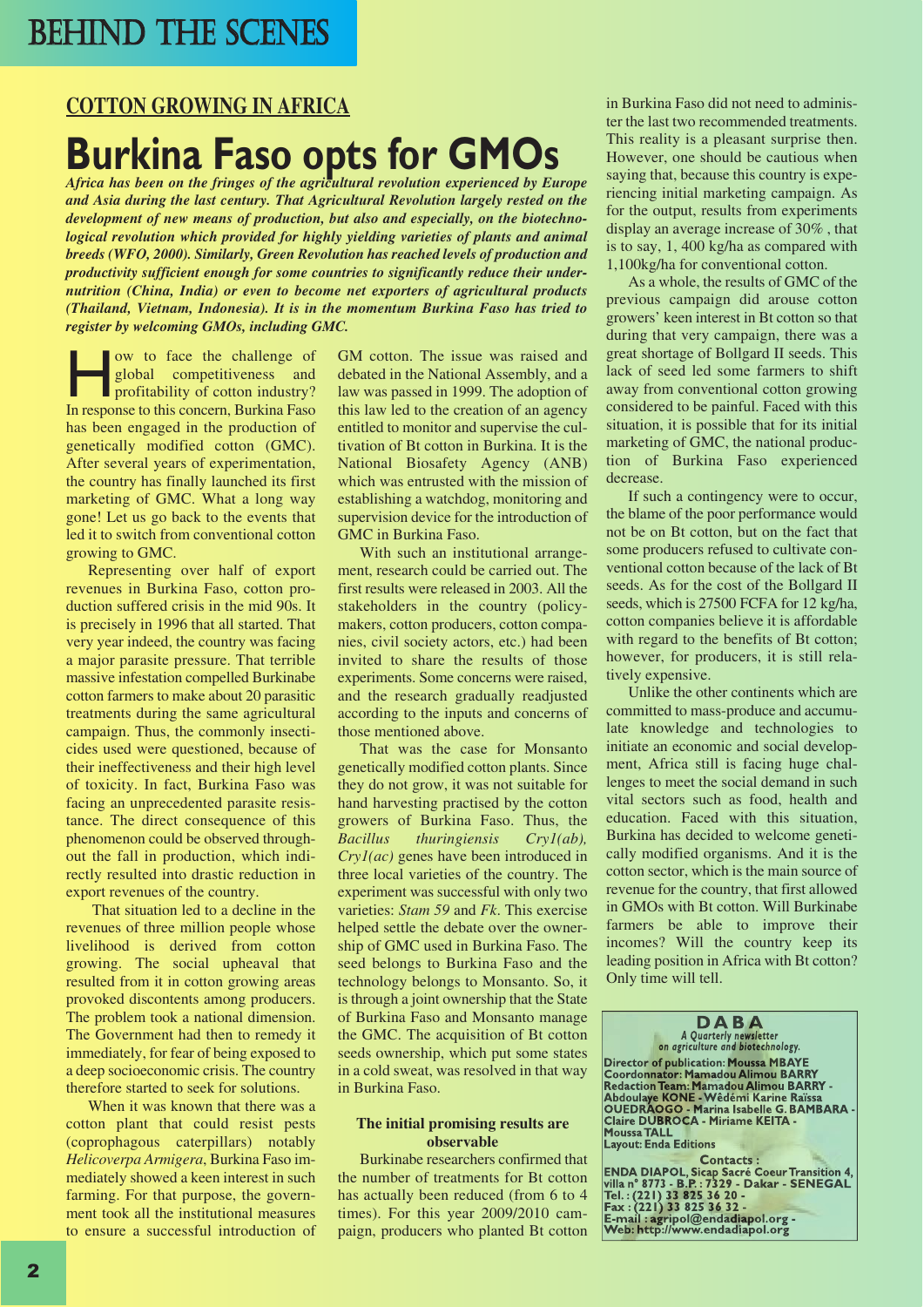# **CLIMATE CHANGE A vital issue for African agriculture**

Ouagadougou, the capital city of Burkina Faso, hosted the  $7<sup>th</sup>$  Global Forum on sustainable development. During the *workshop, policy-makers, experts and NGOs, among others, pondered over the theme: «Climate change, what opportunities* for sustainable development?» However, of all the sub-themes dealt with, it is the impact of climate change on agriculture that *catalysed most of the debates.*



« *Climate Change: What Opportunities for Sustainable Development*» was the theme of the Global Forum on sustainable development. As a 7th manifestation of its kind, that event was held in Ouagadougou, Burkina Faso from 9 to 11 October 2009. During the work, it appeared clearly that the development of sustainable agriculture is a prerequisite for poverty reduction and sustainable development.

Agriculture remains the most vulnerable sector to climate change. According to experts, *«70% of Africans derive their income from agriculture, which is itself 80% dependent on rainfall*». In its last report in 2007, the Inter-Governmental Panel on Climate Change (IPCC) predicted a 50% decrease in output by 2020 in some countries. It was also reported that the increase in temperature will affect the availability of water, plant, animal and halieutic resources, which jeopardize food supply for local communities who derive most of their livelihood from agriculture. It was also noted during the work that climate change could accelerate the growth of certain plants, reduce the flowering cycles, drastically change regular season schedules, and extend the range of insect pests and pathogenic insects. To this, must be added the multiplication of extreme weather

conditions, major destroyers of crops, notably floods and droughts. Hence, the urgency of taking concrete and viable measures to mitigate the impact of these changes on this sector which is vital for many countries, notably the Southern ones.

In addition, experts did not overlook the impact of agriculture on climate change too. Indeed, some forms of farming (including livestock) as practised since early 20<sup>th</sup> century, played an important part in the profound destruction of the environment. Today, agriculture contributes up to 9% of emissions of greenhouse gases (carbon dioxide, methane, nitrous oxide). It was also noted that 25% of CO<sub>2</sub> emissions are attributed to changes in land use, the use of nitrogenous fertilisers and synthetic pesticides. However, unlike other sectors, agriculture is but one source of greenhouse gas emissions.

To reduce the impact of farming on climate change, several solutions have been advocated. These include reducing tillage, better improvement of meadows and pasturelands, restoring degraded lands, and master the use of nitrogen fertilisers. These are techniques presented as a means for reducing carbon oxide, intended to contribute to the restoration and preservation of the environment for perennial and sustainable development.

A the end of the forum, several opportunities were identified and a solution was found as regards organic farming which uses less chemicals and more natural products and said to emit less nitrous oxide  $(N_2O)$ . Furthermore, organic products are said to be much more resistant to extreme weather conditions such as drought and floods. It could provide better performance than conventional agriculture and allow ecosystems to better adapt to climate change. In short, adopting sustainable agricultural practices is synonym of increasing agricultural productivity while offering significant opportunities to reduce greenhouse gas emissions.

After three days of work, participants reached a consensus on the final declaration which calls for the promotion of sustainable production and consumption in developing sectors, particularly in agriculture. This forum also allowed the different African countries, members of the African Union (AU), to harmonise their views and play down their differences on strategies for adapting to climate change, before the 15<sup>th</sup> Conference of the United Nations Framework Convention on Climate Change scheduled from 7 to 18 December 2009 (in Copenhagen, Denmark), leading to a post-Kyoto climate regime in 2012. At this meeting, AU will be negotiating on behalf of the whole continent on climate issues.

That forum was an opportunity for participants from institutional and economic sectors, associations working for the promotion of sustainable development to discuss various topics. In addition to international cooperation for sustainable development, more specific issues concerning energy, health, mobility, preservation of natural resources and agriculture were also discussed.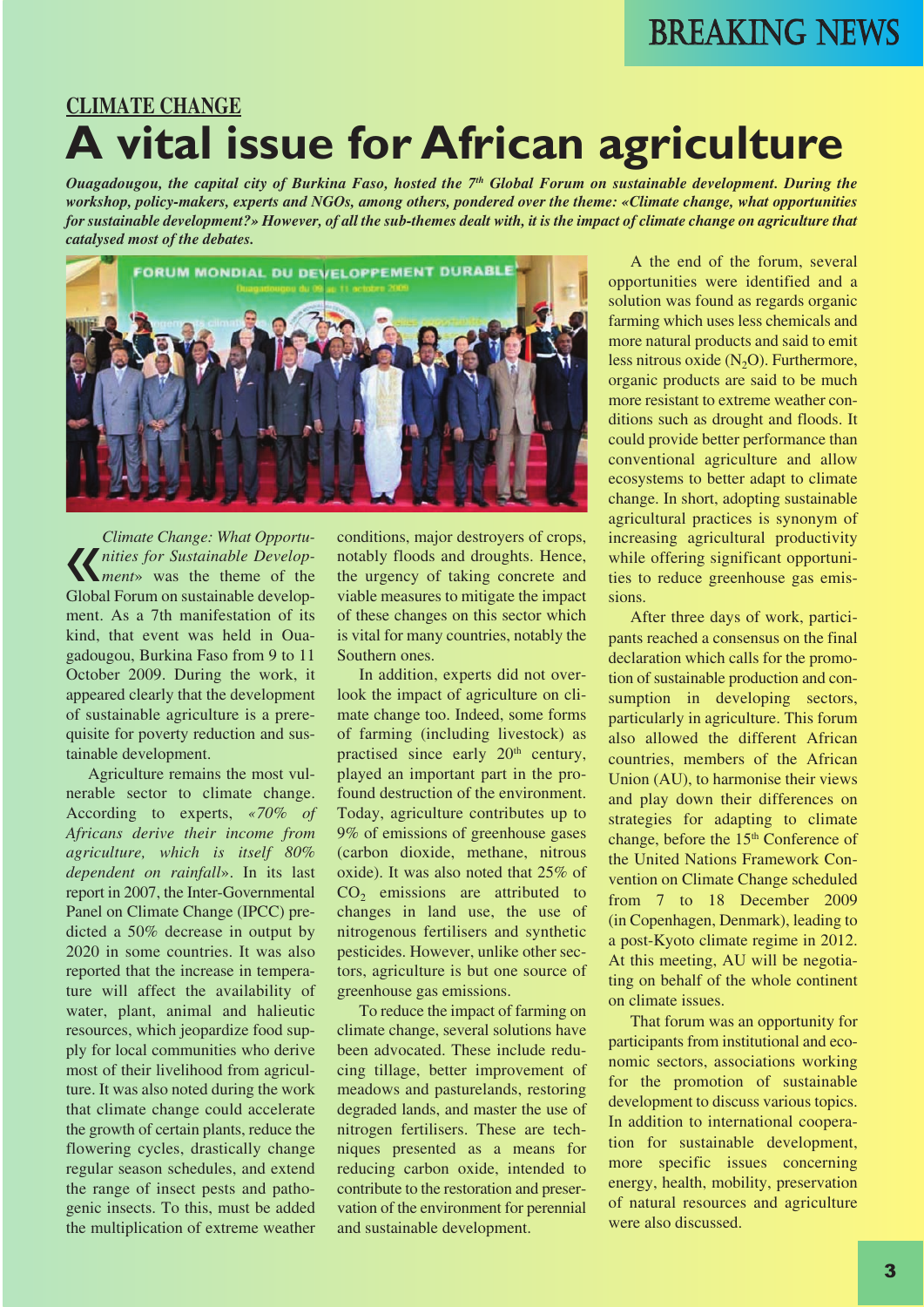

## **Cross-perspectives**

#### **INTRODUCTION OF GMC IN AFRICA**

# **Unlike South Africa, Burkina Faso promotes local expertise**

South Africa and Burkina Faso are, for the time being, the two African countries to have accepted to engage in genetically modified cotton (CGM) growing. However, there are some noticeable differences in their respective patterns for the *introduction of this variety of cotton.*

Trusting local expertise in the introduction of new technologies in agriculture. This is the challenge Burkina Faso has just taken up. As a pioneering country, together with South Africa, to have adopted genetically modified cotton (GMC) in Sub-Saharan Africa, Burkina Faso took a different path to the adoption of this variety of cotton.

If in South Africa, the sector

has been entirely entrusted to the Monsanto firm. In Burkina instead, the stakeholders themselves were responsible for the issue. Analyzing the two systems introducing GMC points out significant differences.

First, at the research level, South African authorities just offered Monsanto a few plots of land to carry out the experiments. That process served two purposes.

The first was to ensure that the technology could adapt to the environment of the country.

The second was to disclaim responsibility for any emerging damaging risks on the environment and people. Or so did Chantal Arendse, the Director of Bio-Safety, an agency located in the Department of Agriculture, think. And this analysis is buttressed by Mr. Jurie Steyn and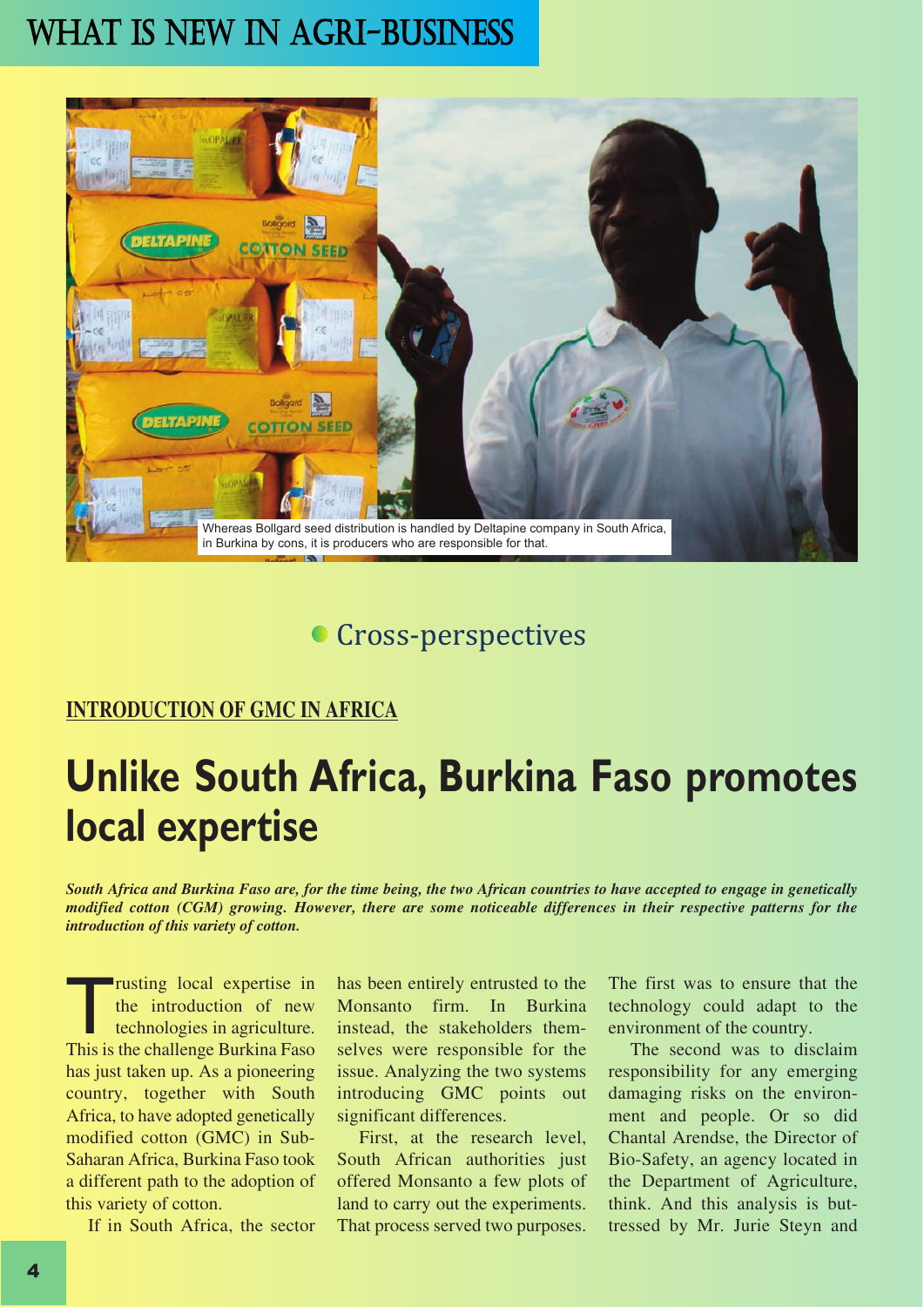Mrs. Coleen Fourie, respectively Director of Makhathini Research Station and Director of Groblersdal Research Centre.

In Burkina Faso instead, it was not a matter of transferring technology as such, but to make sure that this technology tallies with the needs and requests expressed by grass-root producers. The authorities were primarily concerned with producers, not research institutions and /or politicians.

Also, producers have not been regarded as mere recipients of technology, but rather as partners in the research process, from conception, implementation to evaluation. This accounts for the fact that research has not been developed outside the environment of the users.

It was monitored by the State through the National Institute of Environmental and Agricultural Research (INERA). To achieve that, integration and enhancement of the participatory approach have been advocated, through the establishment of a mechanism of consultation and dialogue with the grassroot stakeholders, notably the producers. It should also be noted that «*the conditions upstream and downstream were also met for the large-scale use of GMC through translation and dissemination of research results in all languages of the country*», said Professor Alassane SERE, Director of Burkina Biotech.

In general, as far as research is concerned, South Africa has empowered Monsanto while in Burkina Faso, the national expertise coupled with the involvement of cotton stakeholders has been put forward and valued.

Then, if in South Africa, only Monsanto holds ownership of the seed, in Burkina Faso, by cons, the GMC issue is rather managed on a



joint ownership basis by the world leading seed company and the State. «*The seed belongs to Burkina Faso and Monsanto keeps the ownership of its technology (...)*» says François Traoré, President of the National Union of



Professor Alassane SERE, *Director of Burkina Biotech*

Cotton Producers of Burkina (UNPCB). This specific and original approach of Burkina Faso justifies the dividend sharing between Monsanto, the National Union of Cotton Producers of Burkina, the State, researchers, sensitization and training actors. The added value of Bt cotton is thus shared between all the stakeholders involved in the production system.

Finally, concerning the distribution of Bt seeds, as in almost all countries where Monsanto manages to introduce its GM cotton, it is handled by Deltapine.

When this scheme does not work, Monsanto agrees

with a local distributor to sell its wares. This is the case in India with Mahyco-Monsanto alliance. However, in Burkina Faso, none of these schemes is reproduced.

The usual circuit for seed distribution has not changed with the arrival of the giant seed dealer. «*We refused Deltapine managed the distribution; this function is devolved to UNPCB*», stated Mr. Traoré. Thus, the arrival of Monsanto has not upset producers' organizational pattern.

The GM cotton introduction system in Burkina Faso is a case study. Most reticence observed in Africa with this variety of seeds is underlain by the fact that some stakeholders fear for not only being excluded from the process, but also for risks that may result from it. Popularizing the model of Burkina Faso, may be a good capitalization and thus enable other cotton-growing countries of West and Central Africa eager to open up to Cgm, to benefit from the experience of Burkina in this field.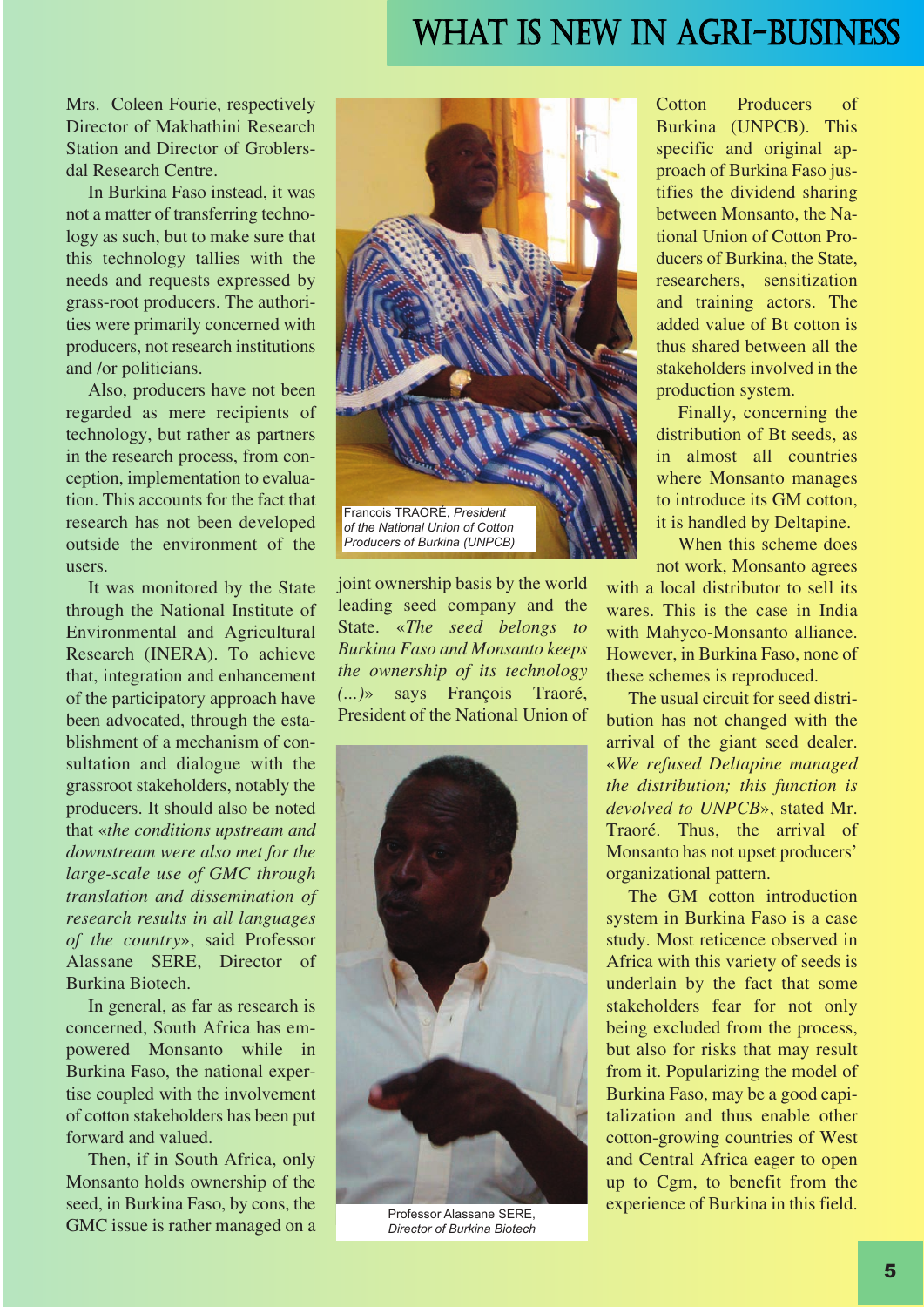# **Alternatives**

**INTEGRATED PRODUCTION**

# **Halfway between Conventional and Organic Farming**

The massive use of pesticides in conventional farming has contributed to the degradation of the environment and human health. To remedy this, organic farming, using no pesticide has been presented as a panacea. Faced with the failure of natural protection methods of crop, the integrated production halfway between conventional and organic farming appears as *credible alternative.*



Exercity estimate use in agriculture is the challenge facing<br>producers. To achieve that, culture is the challenge facing producers. To achieve that, organic farming is presented as the best alternative. However, several constraints related to its practice discouraged many African producers. To remedy this situation, Integrated Production, a concept still not well known, was recommended by the FAO to the so-called «developing countries». This is meant to allow them to grow restrictive crops using less and less pesticides.

The Integrated Production is defined as a high quality economic production giving priority to environmentally-friendly practices. It is safer, it because minimises undesirable effects and the use of agrochemicals, it helps protect the environmental and human health. Unlike organic farming, integrated production does not completely discard resorting to synthetic pesticides. Yet, they are used for instance when the methods of crop protection using natural enemies prove to be ineffective. Still, one should opt for a selective product that will not destroy beneficial insects.

This type of production has a positive impact not only economically but also socially and environmentally. Indeed, a virtual elimination of pesticides allows significant decrease in production costs, and increases, by the same token, disposable incomes for producers. This situation will inevitably lead to the improvement of the living conditions of populations, and to a better protection of biodiversity in rural areas as well. Aiming at producing economically and viably products of good quality, which are environment and health-friendly, Integrated Production combines ecological, toxicological and economic requirements.

Integrated Production is a technique very often used unconsciously by cotton producers in Africa. Its development involves several phases including several fine and repeated field observations, experiments, the establishment of a database of scientific facts revealed, the development of usable procedures and finally the development evaluation methods.

The latter allows farmers using Integrated Production to compare it with other farming types based on different types of indicators. Integrated Production minimises pesticide use. About two-thirds of agriculture in Switzerland is led by its precepts.

However, even if this production is used in fruit growing, studies are being conducted to see how it could be integrated in major crop such as wheat and cotton.

## **Current News**

#### **In your next issue:**

**Minutes of the enda diapol/ AProCA joint mission on agriculture and biotechnology in relation to genetically modified cotton.**

**This mission was carried out, from 23th November to 04th December 2009 in India.**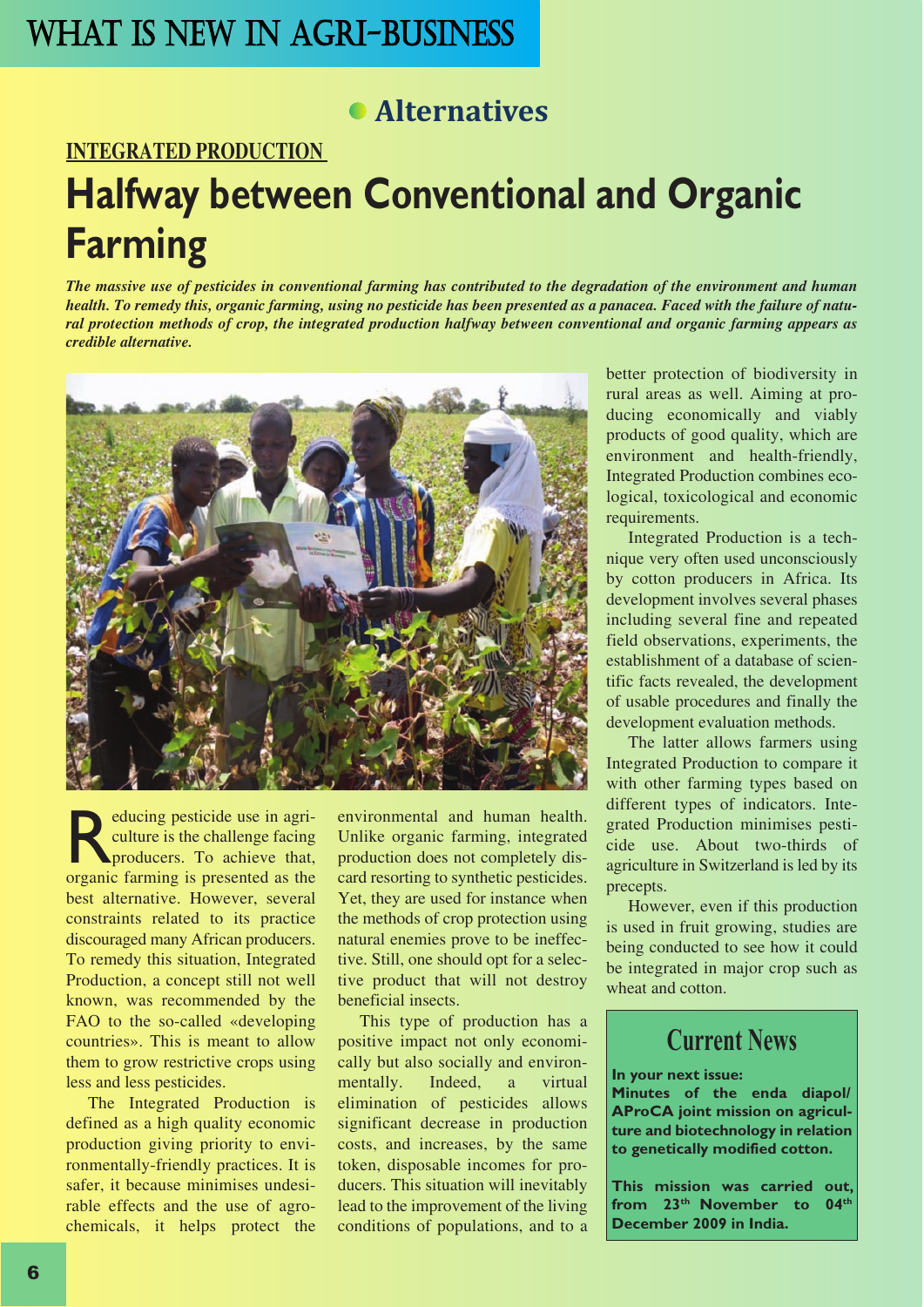# **Mr. M. ALI COMPAORÉ,** *THE MANAGING DIRECTOR OF SOCOMA* **INTERNATION**

# *«The adoption of Bt cotton is a credible alternative to the survival of our cotton industry»*

*Trained as a Rural Development Techniques Engineer, Mr. Ali COMPAORÉ, Manager of Cotton Production of SOCOMA, has several functions in the cotton sector of his country. In addition to being the President of the Association for Readjustment Funds (ADFL), he is the current Communication Officer of the Professional Association of Cotton Companies of Burkina (Aprocob). But, Mr. COMPAORÉ to kindly gave us this interview as a General Manager of Société Cotonnière du Gourma (SOCOMA), a position he has been held since November 2007. He talked about the situation of cotton production in SOCOMA zone and the introduction of Bt cotton in Burkina Faso as well.*

#### **DABA: Could you introduce SOCOMA, please?**

**Mr. Ali Compaoré**: The *Société Cotonnière du Gourma*, commonly known as SOCOMA, is a private company with Burkinabe capital of thirteen billions eight hundred and fifty million (13,850,000,000) CFA francs. It was created in July 2004 following the liberalisation of the cotton sector in Burkina Faso and took over the assets of the SOFITEX in the Eastern part of the country. It is headquartered in Fada N'Gourma. Our franchise area covers not only the Eastern region of Burkina Faso, but also the East Central region including Koulpelogo province which shares borders with the Republics of Niger, Togo and Benin, an area of approximately 56,000 square kilometers. Cotton production is very recent in this area. It really started in 1994 when the Head of State, through a grand tour, encouraged producers in the region to join cotton growing in order to improve their incomes and living conditions in the rural areas. Initially, cotton production was very low. It shifted from 2,200 tonnes during the 1994/1995 marketing campaign to 72,000 tonnes during the 2004/2005 campaign. We currently have three ginning factories with a capacity of 120,000 tonnes of seed-cotton a year.

#### **How is the cotton sector organised in SOCOMA zone?**

For the 2009/2010 campaign, there are 25500 farmers who are organised into 1,308 Cotton Producer Groups (Gpc) federated into 23 Departmental Unions (Udpc) and four Provincial Unions (UPPC). All unions are members of the Regional Union which is itself, a member of the National Union of Cotton Producers of Burkina Faso (UNPCB).

#### **What are the strengths and weaknesses of cotton growing in the Eastern region of Burkina Faso?**

One of our strengths is rainfall above all, which is favourable to growing cotton in the region. There is an average rainfall of 800 to 1,000 mm a year. Then, we have an asset of arable land suitable for agriculture. And finally, we have a population thanks to whose bravery we can achieve the goals we set ourselves. However, some weaknesses should be noted. Among them, we can mention the lack of training of farmers and the lack of agricultural equipment. It should be noted that about 45% of cotton growers are still using but the shorthanded hoes. In addition to these factors, it should also pointed out the development of livestock which can be an asset on the one hand, and a disadvantage for cotton growing, on the other, since the coexistence between farmers and pastoralists is sometimes difficult.

#### **As in other regions, Bt cotton is grown in SOCOMA area. Could you tell us the reason did why Burkina Faso get interested in this technology?**

At the national level, the cotton sector had experienced an unprecedented crisis at the end of the 1996/1997 campaign after a large infestation by coprophagous caterpillars, mainly Helicoverpa Armigera which affected the crop. This situation, according to experts, was due to resistance to pesticides (pyrethroids). In response, a subregional programme was implemented. Its goal was to improve the effectiveness of pesticides through the use of new molecules and the development of a new treatment programme of cotton fields, by establishing three windows to best manage the pests. In



its quest for better solutions, Burkina Faso decided to focus on the genetically modified cotton (CGM) technology, notably Bt cotton which allowed some countries such as India to make progress as regards phytosanitary protection, while significantly increasing yields in its fields.

#### **What was the process to the adoption of Bt cotton in Burkina?**

It all started in 2003, when the Government allowed researchers to conduct studies in relation to this new technology. Thus, after several years experiments, the research led to satisfactory results. It concluded that Bt Cotton could provide an average yield of about 30% higher than conventional cotton. Moreover, studies showed that Bt cotton could reduce considerably the number of phytosanitary treatments, which decreased from six to two. It is time saving and allows producers to devote themselves to other farming activities. So, after those findings, Burkina engaged in Bt cotton production.

#### **How can you explain the fact that some farmers did not get cotton seed during the last campaign?**

No, I can tell you that there was no shortage of seeds. Bt cotton development programme consisted into growing 8,000 ha in 2008/2009 and 120,000 ha during the ongoing campaign. At the end of these seed multiplication stages, we will have enough Bt seed for all producers. Last year, the